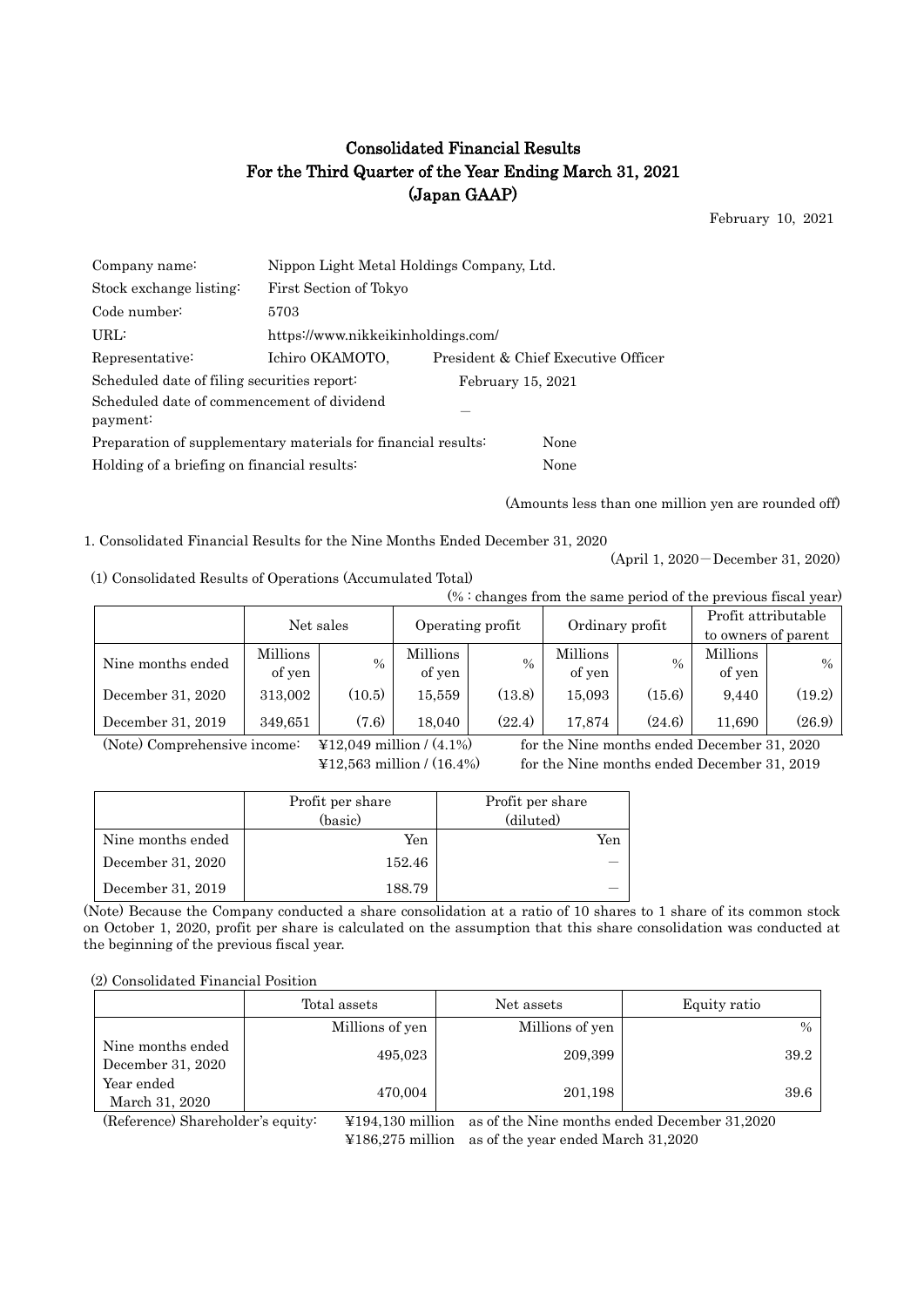#### 2. Dividends

|                                              | Annual dividend per share |                          |                         |          |       |  |  |
|----------------------------------------------|---------------------------|--------------------------|-------------------------|----------|-------|--|--|
|                                              | End of first<br>quarter   | End of second<br>quarter | End of third<br>quarter | Year-end | Total |  |  |
|                                              | Yen                       | Yen                      | Yen                     | Yen      | Yen   |  |  |
| Year ended<br>March 31, 2020                 |                           | 4.00                     |                         | 5.00     | 9.00  |  |  |
| Year ending<br>March 31, 2021                |                           | 0.00                     |                         |          |       |  |  |
| Year ending<br>March 31, 2021<br>(forecasts) |                           |                          |                         | 65.00    | 65.00 |  |  |

(Note) Revisions to dividend forecasts published most recently : None

Because the Company conducted a share consolidation at a ratio of 10 shares to 1 share of its common stock on October 1, 2020, forecasts of dividend per share for the fiscal year ending March 31, 2021 indicate amounts that take the effect of this share consolidation into consideration. For details, please refer to "Explanations concerning the appropriate use of business performance forecasts and other special notes."

3. Forecast of Consolidated Financial Results for the Year Ending March 31, 2021

(April 1, 2020-March 31, 2021)  $(\% :$  changes from the same period of the previous fiscal year)

|                               | Net sales          |               | Operating profit   |        | Ordinary profit    |        | Profit<br>attributable to<br>owners of parent |               | Profit per<br>share |
|-------------------------------|--------------------|---------------|--------------------|--------|--------------------|--------|-----------------------------------------------|---------------|---------------------|
|                               | Millions<br>of yen | $\frac{0}{0}$ | Millions<br>of yen | $\%$   | Millions<br>of yen | $\%$   | <b>Millions</b><br>of yen                     | $\frac{0}{0}$ | Yen                 |
| Year ending<br>March 31, 2021 | 415,000            | (10.9)        | 18,000             | (26.9) | 17.000             | (27.6) | 10,000                                        | 33.8          | 161.51              |

(Note) Revisions to financial forecasts published most recently : None

The profit per share in the forecasts of consolidated financial results for the year ending March 31, 2021 takes the effect of the share consolidation into consideration. For details, please refer to "Explanations concerning the appropriate use of business performance forecasts and other special notes."

### \*Notes

|  |  |  |  | (1) Change in significant subsidiaries during the period |  |  |  |
|--|--|--|--|----------------------------------------------------------|--|--|--|
|--|--|--|--|----------------------------------------------------------|--|--|--|

(changes in specified subsidiaries affecting the scope of consolidation): None

Newly added: — (Company name:  $-$  ) Excluded : — (Company name:  $-$  )

(2) Application of particular accounts procedures to the preparation of quarterly consolidated financial statements

: None

(3) Changes in accounting policies, changes in accounting estimates, and restatements

| (i) Changes in accounting policies due to revision of accounting standards: | None |      |
|-----------------------------------------------------------------------------|------|------|
| (ii) Changes in accounting policies other than (i) above $\therefore$       |      | None |
| (iii) Changes in accounting estimates:                                      | None |      |
| (iv) Restatement:                                                           | None |      |

(4) Number of shares outstanding (common stock)

(i) Number of shares outstanding at end of period (including treasury stock)

| As of the Nine months ended December $31,2020$   61,993,750 shares |                     |
|--------------------------------------------------------------------|---------------------|
| As of March 31, 2020                                               | $61,993,750$ shares |

(ii) Number of treasury stock at end of period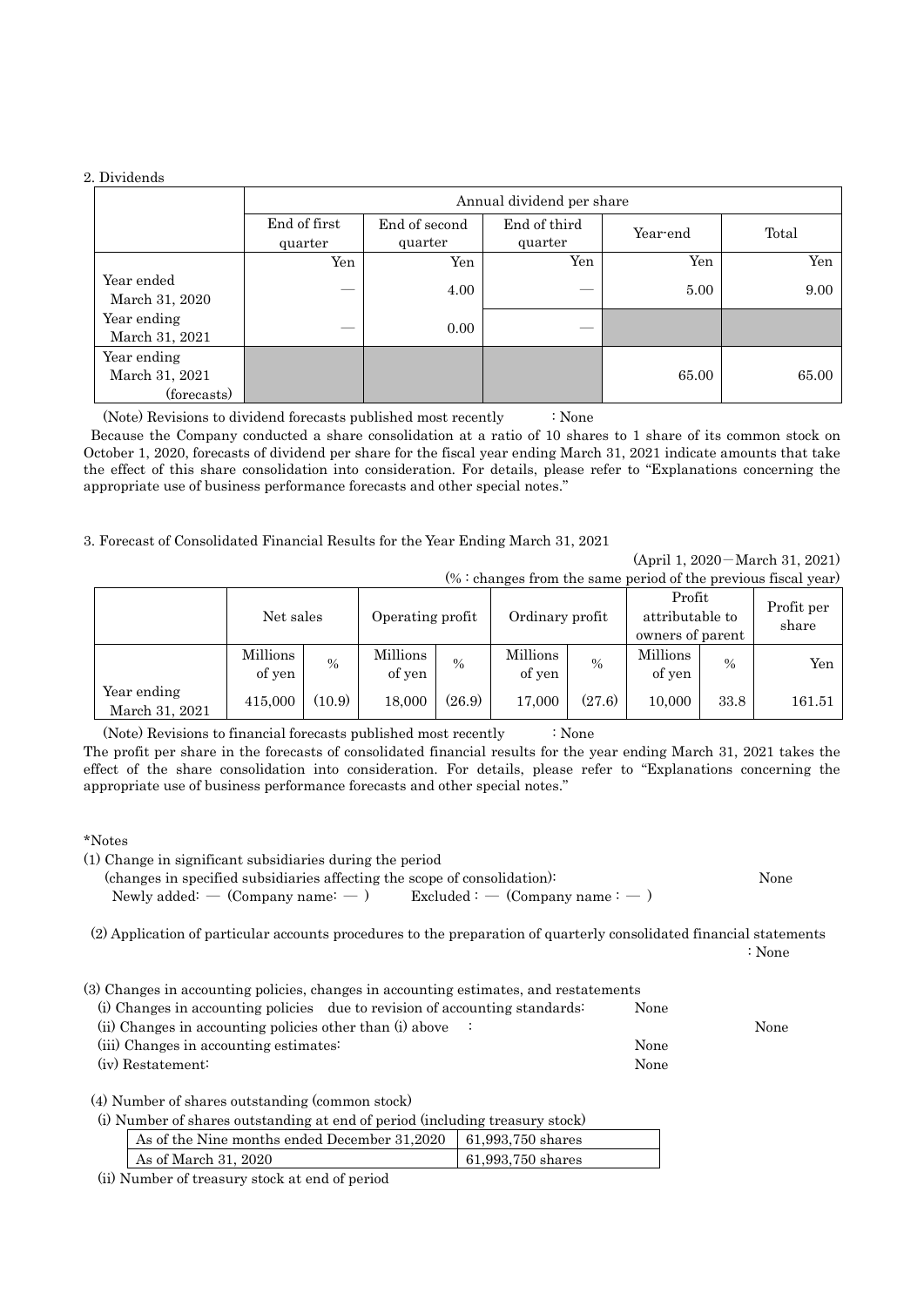| As of the Nine months ended December 31,2020               | 94,066shares        |  |  |  |  |
|------------------------------------------------------------|---------------------|--|--|--|--|
| As of the March 31, 2020                                   | $72.576$ shares     |  |  |  |  |
| (iii) Average number of shares outstanding during the term |                     |  |  |  |  |
| For the Nine months ended December 31, 2020                | 61,916,316 shares   |  |  |  |  |
| For the Nine months ended December 31, 2019                | $61,921,513$ shares |  |  |  |  |
|                                                            |                     |  |  |  |  |

(Note) Because the Company conducted a share consolidation at a ratio of 10 shares to 1 share of its common stock on October 1, 2020, the number of shares outstanding (common stock) is calculated on the assumption that this share consolidation was conducted at the beginning of the previous fiscal year.

\* Status of a quarterly review

- The current quarterly financial report is not subject to quarterly review by certified public accountants or auditing firms.

\* Explanations concerning the appropriate use of financial forecasts and other special notes (Note of caution concerning forward-looking statements)

(1)The forward-looking statements such as result forecasts included in this document are based on the information available to the Company at the time of the announcement and on certain assumptions considered reasonable, and the Company makes no representations as to their achievability. Actual results may differ materially from the forecast depending on a range of factors.

(2)The Company conducted a share consolidation at a ratio of 10 shares to 1 share of its common stock on October 1, 2020. Dividend forecast and forecast of consolidated financial results for the year ending March 31, 2021 that do not take this share consolidation into consideration would be as follows.

1. Dividend forecast for the year ending March 31, 2021 Year-end dividend per share: 6.50 yen

2. Forecast of consolidated financial results for the year ending March 31, 2021 Net profit per share for the full year: 16.15 yen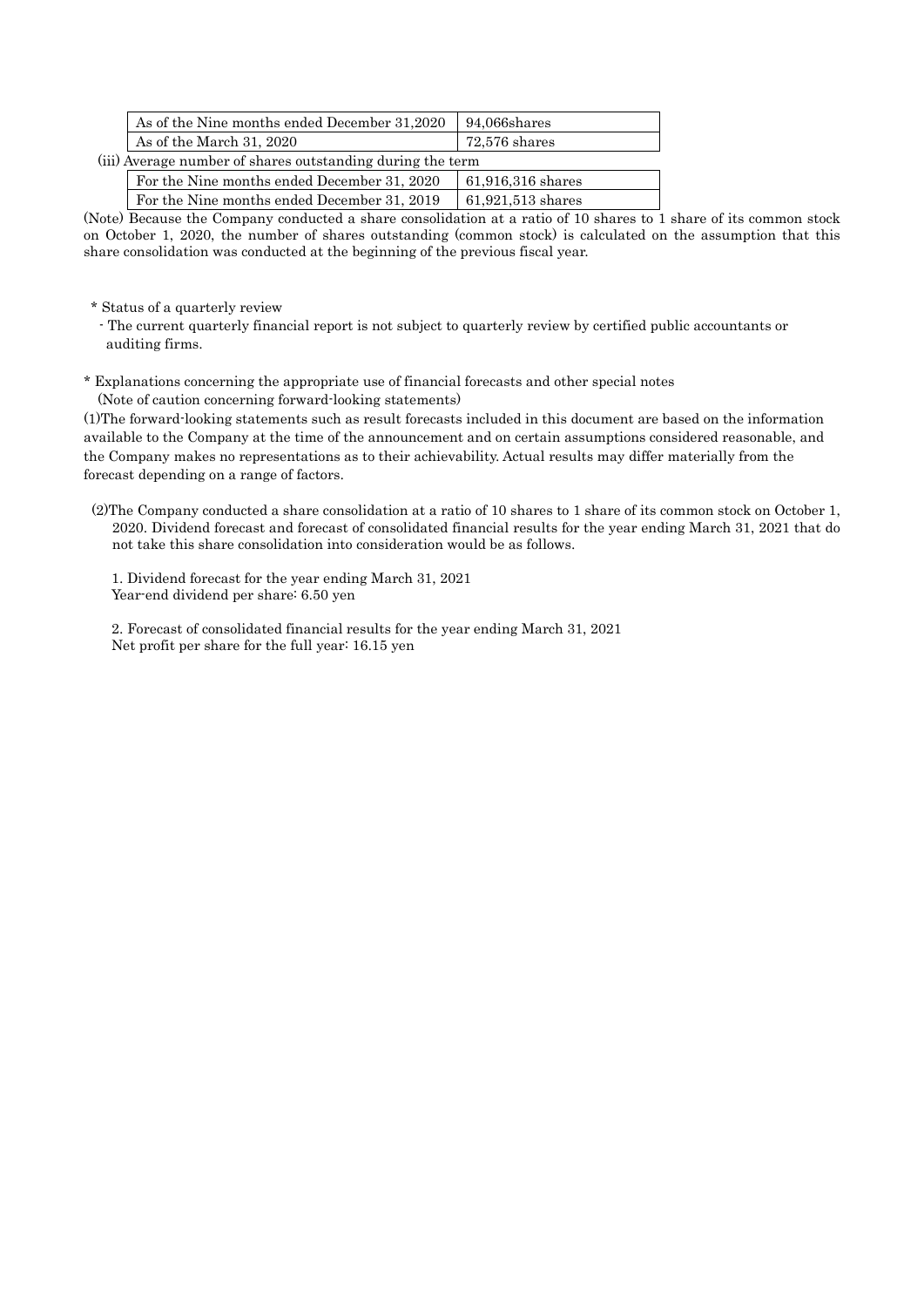# 【Attached documents】 Quarterly Consolidated Financial Statements

1: Quarterly Consolidated Balance Sheets

|                                       |                                | (Millions of yen)                              |
|---------------------------------------|--------------------------------|------------------------------------------------|
|                                       | Year ended<br>(March 31, 2020) | Nine months<br>ended<br>(December 31,<br>2020) |
| Assets                                |                                |                                                |
| Current assets                        |                                |                                                |
| Cash and deposits                     | 36,349                         | 60,811                                         |
| Notes and accounts receivable - trade | 133,033                        | 130,399                                        |
| Merchandise and finished goods        | 28,513                         | 26,832                                         |
| Work-in-process                       | 19,309                         | 19,908                                         |
| Raw material and supplies             | 18,788                         | 19,596                                         |
| Other current assets                  | 10,767                         | 12,766                                         |
| Allowance for doubtful accounts       | (385)                          | (397)                                          |
| Total current assets                  | 246,374                        | 269,915                                        |
| Non-current assets                    |                                |                                                |
| Property, plant and equipment         |                                |                                                |
| Buildings and structures, net         | 55,514                         | 57,453                                         |
| Machinery and equipment, net          | 49,104                         | 49,445                                         |
| Tools, furniture and fixtures,net     | 5,658                          | 6,408                                          |
| Land                                  | 54,587                         | 54,641                                         |
| Construction in progress              | 8,894                          | 7,177                                          |
| Total property, plant and equipment   | 173,757                        | 175,124                                        |
| Intangible assets                     |                                |                                                |
| Goodwill                              | 1,555                          | 1,222                                          |
| Other intangible assets               | 4,312                          | 5,320                                          |
| Total intangible assets               | 5,867                          | 6,542                                          |
| Investments and other assets          |                                |                                                |
| Other assets                          | 44,273                         | 43,691                                         |
| Allowance for doubtful accounts       | (267)                          | (249)                                          |
| Total investments and other assets    | 44,006                         | 43,442                                         |
| Total fixed assets                    | 223,630                        | 225,108                                        |
| <b>Total assets</b>                   | 470,004                        | 495,023                                        |

|                                      |                                | (Millions of yen)                                    |
|--------------------------------------|--------------------------------|------------------------------------------------------|
|                                      | Year ended<br>(March 31, 2020) | Nine months<br>ended<br>(December 31,<br><b>2020</b> |
| Liabilities                          |                                |                                                      |
| <b>Current liabilities</b>           |                                |                                                      |
| Notes and accounts payable – trade   | 63,826                         | 67,953                                               |
| Short-term borrowings                | 62,670                         | 64,177                                               |
| Income taxes payable                 | 2,654                          | 2,085                                                |
| Other current liabilities            | 33,191                         | 31,575                                               |
| Total current liabilities            | 162,341                        | 165,790                                              |
| Non-current liabilities              |                                |                                                      |
| Bonds payable                        | 653                            | 621                                                  |
| Long-term borrowings                 | 69,299                         | 83,705                                               |
| Retirement benefit liability         | 20,115                         | 20,529                                               |
| Provision for environmental measures | 10,609                         | 9,245                                                |
| Other non-current liabilities        | 5,789                          | 5,734                                                |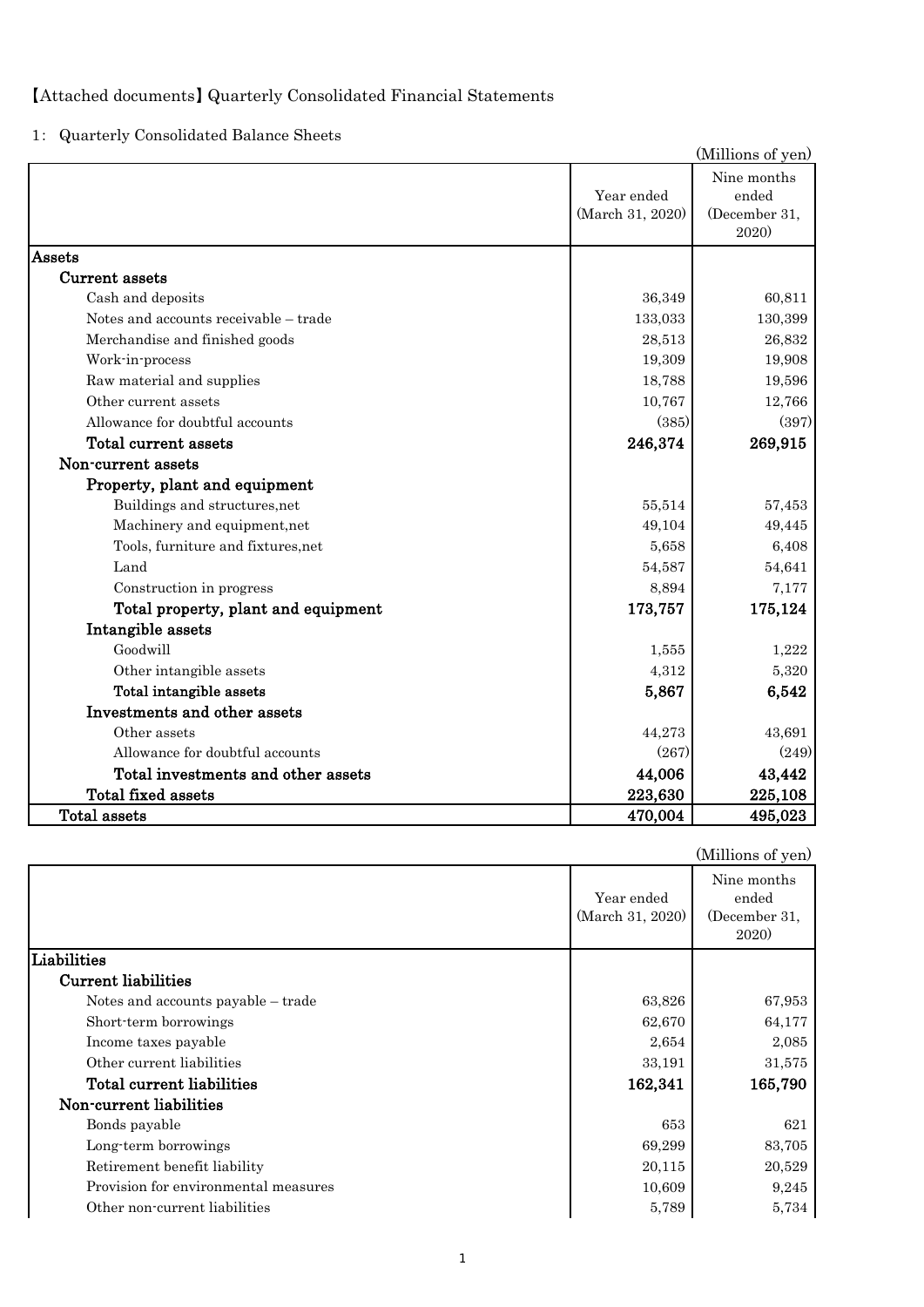| Total non-current liabilities                         | 106,465 | 119,834  |
|-------------------------------------------------------|---------|----------|
| <b>Total liabilities</b>                              | 268,806 | 285,624  |
| Net assets                                            |         |          |
| Shareholders' equity                                  |         |          |
| Share capital                                         | 46,525  | 46,525   |
| Capital surplus                                       | 18,983  | 18,992   |
| Retained earnings                                     | 119,108 | 125,451  |
| Treasury shares                                       | (69)    | (107)    |
| Total shareholders' equity                            | 184,547 | 190,861  |
| Accumulated other comprehensive income                |         |          |
| Valuation difference on available-for-sale securities | 2,230   | 3,143    |
| Deferred gains or losses on hedges                    | (120)   | 32       |
| Revaluation reserve for land                          | 145     | 145      |
| Foreign currency translation adjustment               | 1,084   | 1,389    |
| Remeasurements of defined benefits plans              | (1,611) | (1, 440) |
| Total accumulated other comprehensive income          | 1,728   | 3,269    |
| Non-controlling interests                             | 14,923  | 15,269   |
| Total net assets                                      | 201,198 | 209,399  |
| Total liabilities and net assets                      | 470,004 | 495,023  |

2: Quarterly Consolidated Statements of Income and Quarterly Consolidated Statements of Comprehensive Income

Quarterly Consolidated Statements of Income (Millions of yen)

|                                                   | Nine months<br>ended<br>(December 31,<br>2019) | Nine months<br>ended<br>(December 31,<br><b>2020</b> |
|---------------------------------------------------|------------------------------------------------|------------------------------------------------------|
| Net sales                                         | 349,651                                        | 313,002                                              |
| Cost of sales                                     | 279,639                                        | 248,683                                              |
| Gross profit                                      | 70,012                                         | 64,319                                               |
| Selling, general and administrative expenses      | 51,972                                         | 48,760                                               |
| Operating profit                                  | 18,040                                         | 15,559                                               |
| Non-operating income                              |                                                |                                                      |
| Other                                             | 2,782                                          | 2,893                                                |
| Total non-operating profit                        | 2,782                                          | 2,893                                                |
| Non-operating expenses                            |                                                |                                                      |
| Interest expenses                                 | 914                                            | 802                                                  |
| Other                                             | 2,034                                          | 2,557                                                |
| Total non-operating income                        | 2,948                                          | 3,359                                                |
| Ordinary profit                                   | 17,874                                         | 15,093                                               |
| Profit before income taxes and minority interests | 17,874                                         | 15,093                                               |
| Income taxes - current                            | 3,693                                          | 3,526                                                |
| Income taxes - deferred                           | 1,161                                          | 1,176                                                |
| Total income taxes                                | 4,854                                          | 4,702                                                |
| Profit                                            | 13,020                                         | 10,391                                               |
| Profit attributable to non-controlling interests  | 1,330                                          | 951                                                  |
| Profit attributable to owners of parent           | 11,690                                         | 9,440                                                |